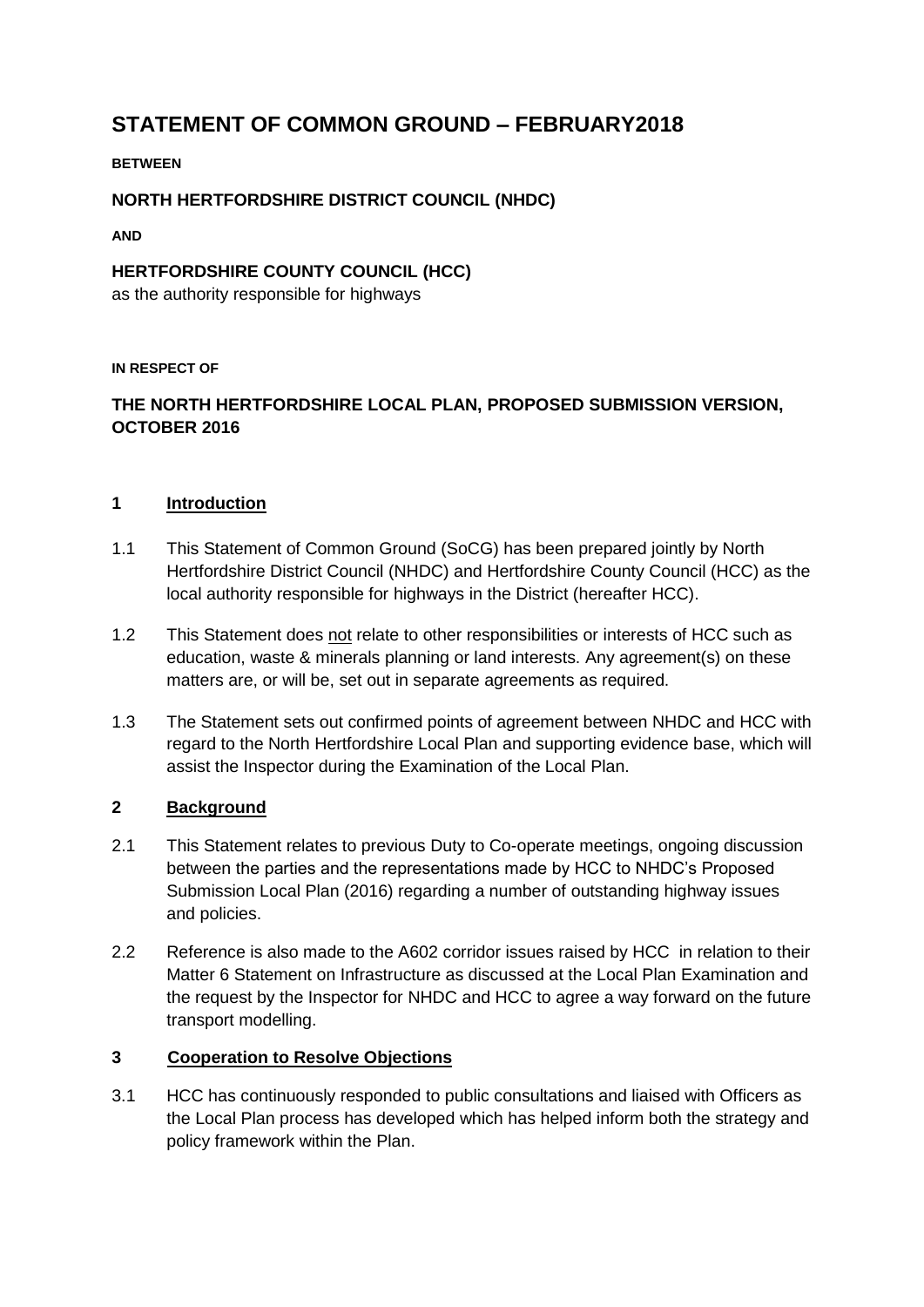- 3.2 Comments received from HCC have been taken into account during the preparation of the Plan to address the requirements under the Duty to Co-operate and the NPPF and support sustainable development.
- 3.3 NHDC have prepared and agreed a Direction of Travel (MOU3) with HCC which seeks to address concerns raised by HCC in their Reg 19 representations to the submission Local Plan. NHDC has prepared a Transport Strategy (ED14) in consultation with HCC as agreed in the abovementioned Direction of Travel.
- 3.4 It is **agreed** that HCC fully supports the approach taken in the NHDC Transport Strategy to promote sustainable forms of travel and provide the necessary infrastructure to support this modal shift.
- 3.5 Further ongoing, active and constructive discussion has taken place under the Duty following the receipt of these representations. It is **agreed** that this statement resolves the remaining objections from HCC in relation to infrastructure delivery in terms of the Transport and Infrastructure policies in the Plan, Policies SP6 and SP7, various site specific policies and the A602 corridor issues.

#### **4 Agreed Matters**

- 4.1 It is **agreed** that, subject to the acceptance by the Inspector of the proposed modifications listed in Appendix 1 and 2 to this agreement and their inclusion in the Local Plan, HCC's objections on the following matters, policies and settlements can be considered resolved, and the relevant policies are appropriate and sound:
- 4.2 Policies: (Agreed Proposed Modifications at Appendix 1)
	- $\triangleright$  Modification to Policy SP 6: Sustainable Transport and the supporting text insofar as the NHDC Transport Strategy relates to the Plan and how NHDC will work with HCC, neighbouring authorities, Highways England and other service providers to ensure a range of sustainable transport options are available to all potential users. Reference is also made to seeking implementation of sustainable travel infrastructure at the earliest reasonable opportunity on strategic and other development sites. The cumulative impacts of smaller developments and how these will be addressed in the Plan is included as a new paragraph in the supporting text.
	- $\triangleright$  Modification to Policy SP7: Infrastructure requirements and developer contributions and the supporting text insofar as addressing the cumulative impacts of larger and smaller scale developments in contributing towards highway and sustainable travel policies and proposals as referred to in the NHDC Transport Strategy and the Infrastructure Delivery Plan updated January 2018.
	- ▶ Modification to Strategic Policy SP16 NS1: North Stevenage, SP18 GA2: Land North-East of Great Ashby and Site Policy GA1: Land at Roundwood and supporting text insofar as making reference to sustainable modes of transport and referring to the Stevenage mobility strategy where appropriate.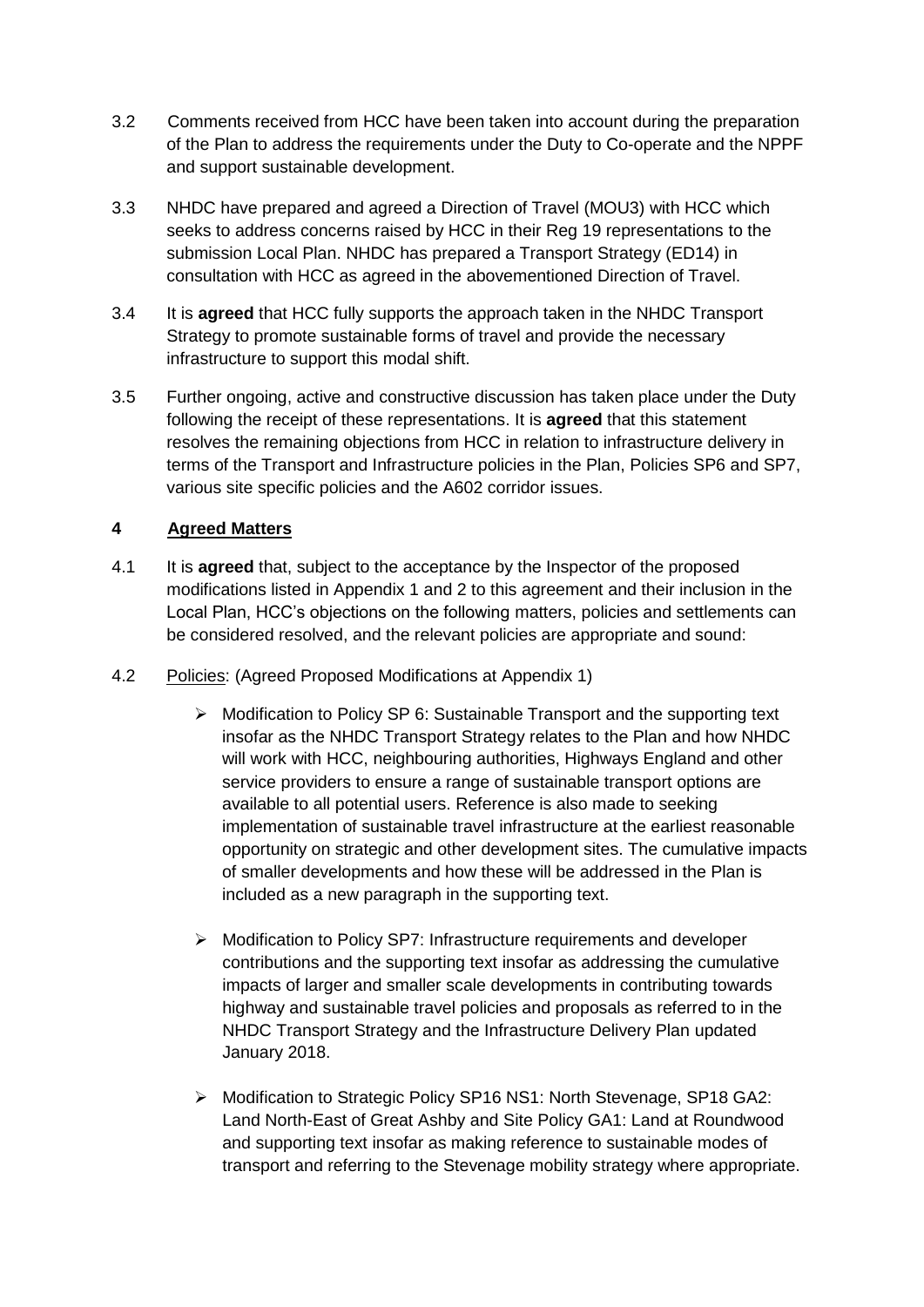- 4.3 Settlements: (Agreed Proposed Modifications at Appendix 2)
	- $\triangleright$  Modification to supporting text for Hitchin and Letchworth insofar as securing contributions that will seek to promote other forms of sustainable travel and modal shift.
	- $\triangleright$  Modification to supporting text for Royston insofar as referencing junction improvements identified in the Transport Strategy in the Plan and in securing contributions that will seek to promote other forms of sustainable travel and modal shift.
	- $\triangleright$  Modification to supporting text in relation to the villages of Codicote, Graveley, Ickleford, Knebworth and Wymondley insofar as recognising the highway concerns raised in the Transport Strategy and including suggested mitigation measures to address these in the Plan.
	- Modification to supporting text for Lower Stondon, Site LS1, insofar as requiring transport assessments to address traffic impacts on the A600 and in relation to the nearby village of Ickleford

#### 4.4 A602 corridor Study

- 4.4.1 In order to address HCC concern regarding transport impact around A1(M) Junction 8 and associated impacts on the A602 corridor (including parallel routes), it is **agreed** that issues in this area will be investigated as one of the interactions identified in the North Central Growth Transport Plan (GTP) to be produced by HCC and completed in 2018.
- 4.4.2 Following completion of the GTP a more detailed study of this interaction will be jointly commissioned. The scope of this study will be agreed between HCC, NHDC and other third parties including, Stevenage Borough Council.
- 4.4.3 It is **agreed** that the aim of the study will be to recommend a balanced package of measures which seek to:
	- facilitate more sustainable journeys and more sustainable modes of transport thus mitigating the impact of higher levels of traffic using inappropriate routes;
	- encourage traffic to use the most appropriate parts of the road network.
- 4.4.4 The study will develop an understanding of where people are travelling from and to along the A602 corridor (including parallel local routes) so that a holistic approach can be taken for all those routes. The villages reviewed will include but may not be limited to Great Wymondley, Little Wymondley, Todds Green, Titmore Green and Graveley. It is expected that the measures will be implemented through contributions from development and other potential funding sources.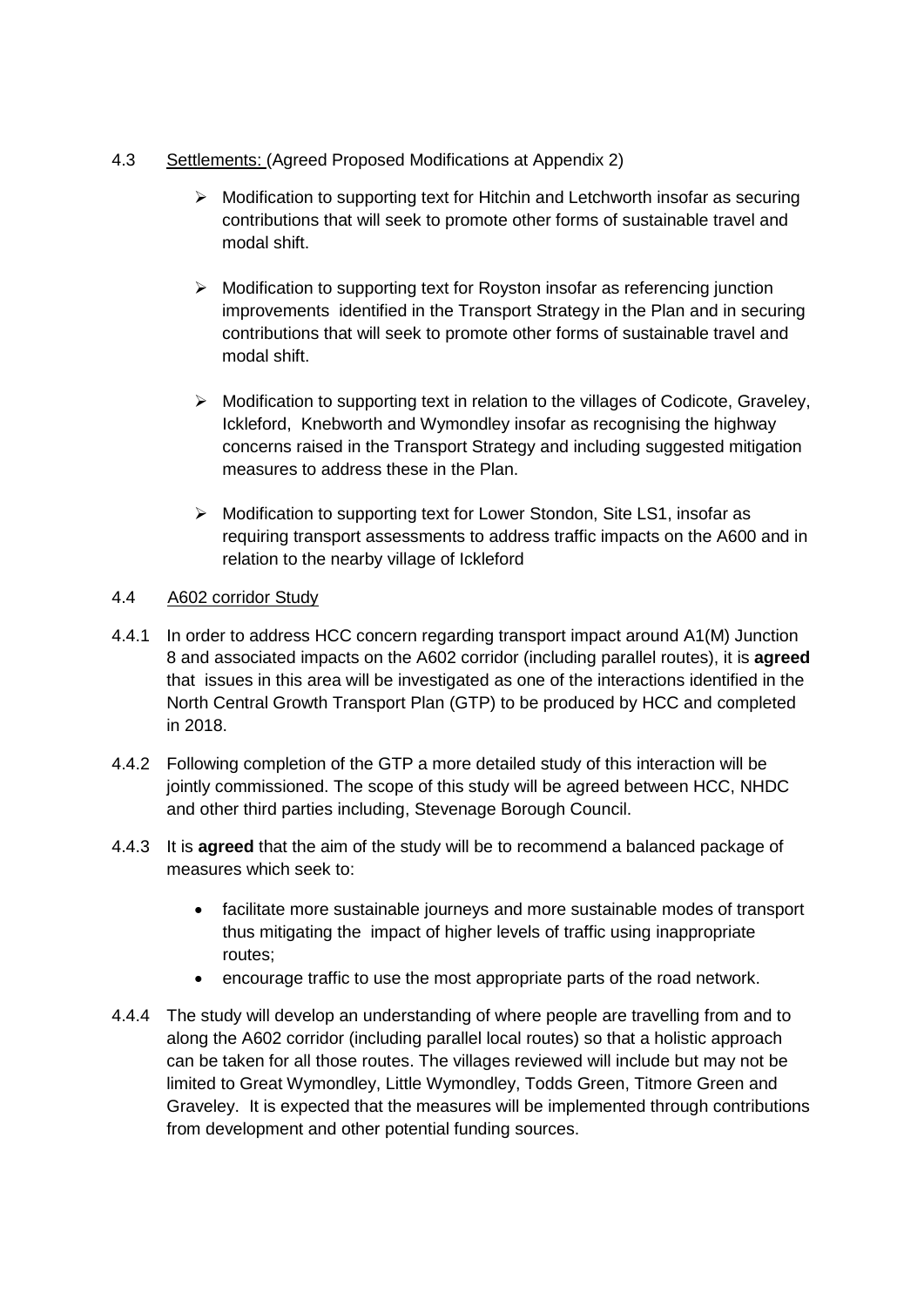4.4.5 In line with the suggested amendments to Policies it is accepted that development proposals identified in the interaction area will be expected to contribute towards the package of mitigations that will be identified to address the cumulative impacts of the growth in this area. It is agreed that any additional funding sources will also be investigated and sought where appropriate as a means of contributing towards the package of mitigation measures.

#### **5 Conclusions**

5.1 HCC welcomes the proposed submission version of the NHDC Local Plan as a well written document with a positive commitment to addressing highway and sustainable transport measures. This is subject to the inclusion of the proposed amendments identified above, and a joint study being undertaken of the A602 corridor following completion of the North Central Growth Transport Plan in in 2018.

Councillor David Levett **Roger Flowerday** 

Executive Member for Planning and Enterprise

**North Hertfordshire District Council Hertfordshire County Council**

21 February 2018 21 February 2018

toweder

Head of Profession – Local Plans and Strategic Development

Signed on behalf of Signed on behalf of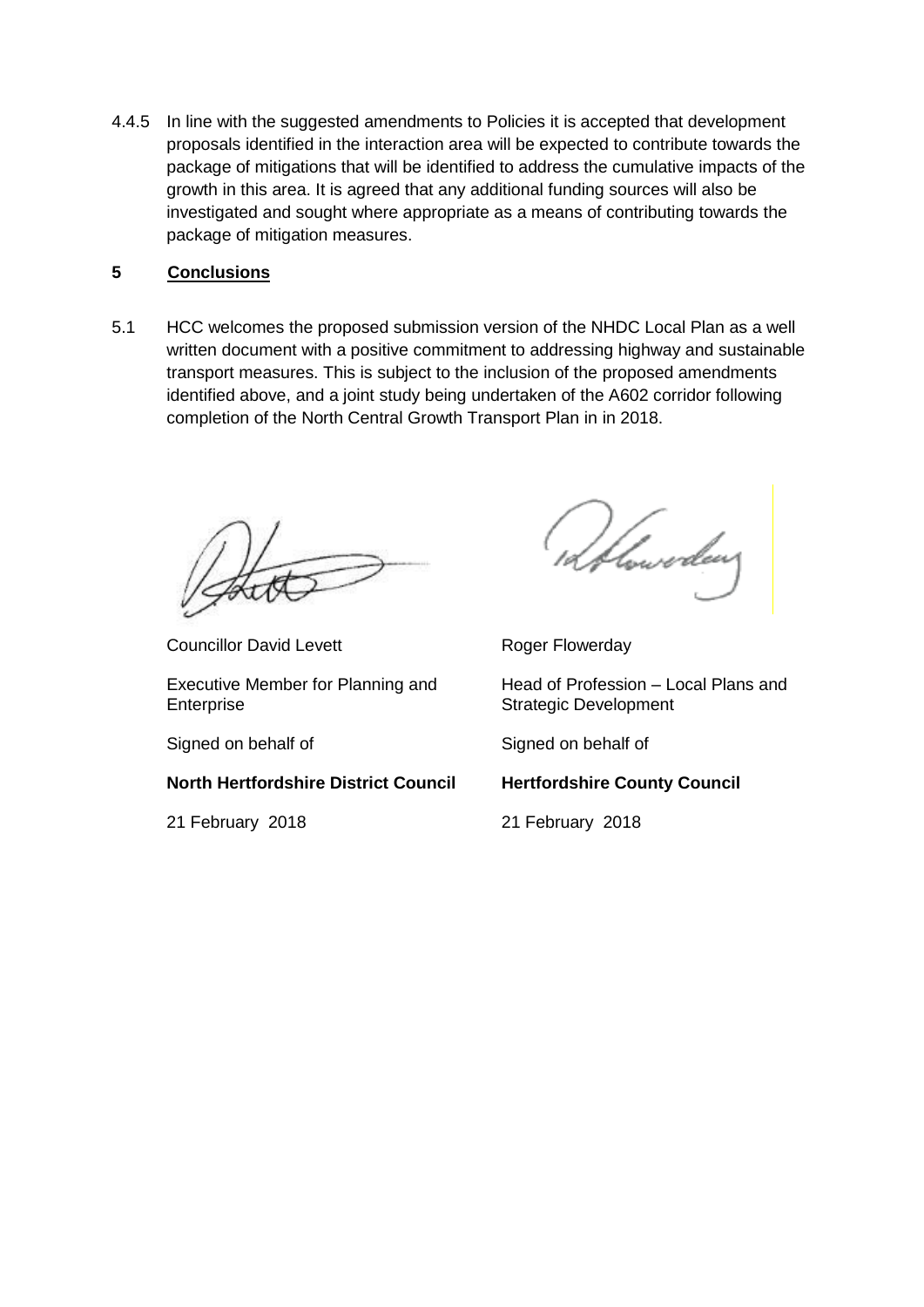**Appendix 1: Agreed proposed Modifications to the NHDC Local Plan for Policies SP6, SP7, NS1 and Site Policy GA2** Text to be deleted showed struck through. New text in **bold**.

| Para / ref                              | Page | Change                                                                                                                                                                                                                                                                                                                                                                                                                                             | <b>Reason</b><br>[representor no]                                                                                                                                                                                                  |  |                                                                                                                                                                                                                                                                                                                                                                      |                                                                                                   |
|-----------------------------------------|------|----------------------------------------------------------------------------------------------------------------------------------------------------------------------------------------------------------------------------------------------------------------------------------------------------------------------------------------------------------------------------------------------------------------------------------------------------|------------------------------------------------------------------------------------------------------------------------------------------------------------------------------------------------------------------------------------|--|----------------------------------------------------------------------------------------------------------------------------------------------------------------------------------------------------------------------------------------------------------------------------------------------------------------------------------------------------------------------|---------------------------------------------------------------------------------------------------|
|                                         |      |                                                                                                                                                                                                                                                                                                                                                                                                                                                    |                                                                                                                                                                                                                                    |  |                                                                                                                                                                                                                                                                                                                                                                      |                                                                                                   |
| Policy SP6-<br>Sustainable<br>Transport | 43   | We will deliver accessibility improvements and promote the use of sustainable transport modes<br>insofar as reasonable and practicable. We will:<br>a. Comply with the NHDC Transport Strategy and the provisions of the, the Local Transport<br>Plan and other supporting documents as relevant considered necessary;<br>Encourage development in locations which enable sustainable journeys to be made to<br>b.<br>key services and facilities; | For effectiveness to ensure<br>reference to NHDC Transport<br>Strategy, the role of neighbouring<br>authorities and the need to seek<br>the opportunity to implement<br>sustainable travel infrastructure<br>from all development. |  |                                                                                                                                                                                                                                                                                                                                                                      |                                                                                                   |
|                                         |      |                                                                                                                                                                                                                                                                                                                                                                                                                                                    |                                                                                                                                                                                                                                    |  | Work with Hertfordshire County Council, neighbouring authorities, Highways England<br>$C_{\star}$<br>and service providers to ensure that a range of sustainable transport options are<br>available to all potential occupants or users. This may involve new or improved<br>pedestrian, cycle and passenger transport (including rail and/or bus) links and routes; | Representations by HCC as<br>Highway authority [12962]<br>and Stevenage Borough Council<br>[7993] |
|                                         |      | d. Seek the earliest reasonable opportunity to implement early implementation of<br>sustainable travel infrastructure on Strategic Housing Sites and other development sites<br>in order to influence the behaviour of occupiers or users, along with supporting Travel<br>Plans in order that sustainable travel patterns become embedded at an early stage;                                                                                      |                                                                                                                                                                                                                                    |  |                                                                                                                                                                                                                                                                                                                                                                      |                                                                                                   |
|                                         |      | e. Assess development proposals against the parking standards set out in this Plan and<br>having regard to relevant supplementary advice;                                                                                                                                                                                                                                                                                                          |                                                                                                                                                                                                                                    |  |                                                                                                                                                                                                                                                                                                                                                                      |                                                                                                   |
|                                         |      | Require applicants to provide assessments, plans and supporting documents to<br>f.<br>demonstrate the safety and sustainability of their proposals; and                                                                                                                                                                                                                                                                                            |                                                                                                                                                                                                                                    |  |                                                                                                                                                                                                                                                                                                                                                                      |                                                                                                   |
|                                         |      | Protect existing rights of way, cycling and equestrian routes and, should diversion be<br>g.<br>unavoidable, require replacement routes to the satisfaction of the Council.                                                                                                                                                                                                                                                                        |                                                                                                                                                                                                                                    |  |                                                                                                                                                                                                                                                                                                                                                                      |                                                                                                   |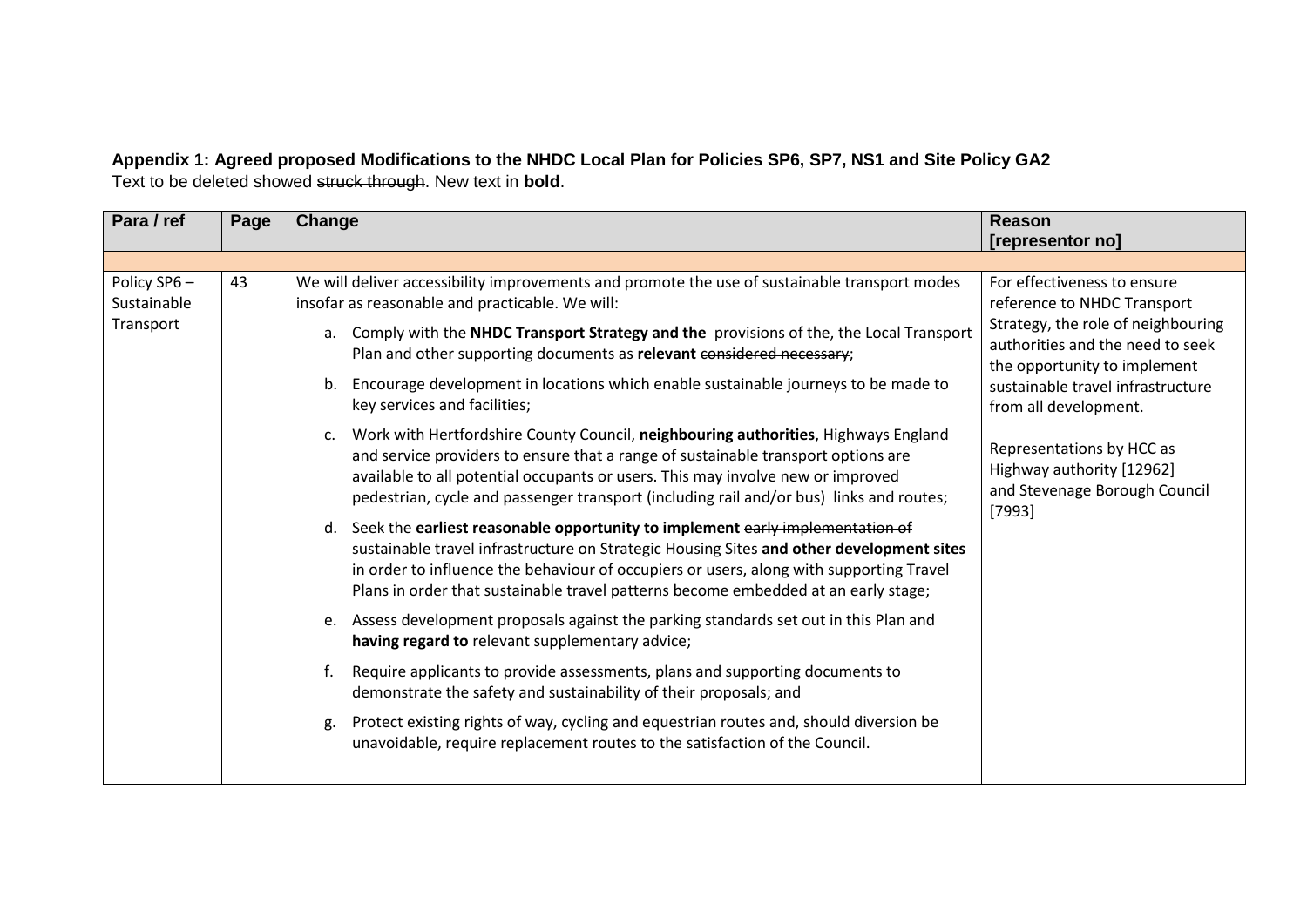| Para / ref                            | Page | Change                                                                                                                                                                                                                                                                                                                                                                                                                                                                                                                                                                                                                                                                                                                                                                                             | Reason<br>[representor no]                                                                                                                                                                                                                                |
|---------------------------------------|------|----------------------------------------------------------------------------------------------------------------------------------------------------------------------------------------------------------------------------------------------------------------------------------------------------------------------------------------------------------------------------------------------------------------------------------------------------------------------------------------------------------------------------------------------------------------------------------------------------------------------------------------------------------------------------------------------------------------------------------------------------------------------------------------------------|-----------------------------------------------------------------------------------------------------------------------------------------------------------------------------------------------------------------------------------------------------------|
| 4.67                                  | 44   | Although the LTP3 Local Transport Plan identifies some specific schemes, the majority of<br>transport schemes are identified at settlement level. From time to time the County Council,<br>North Hertfordshire District Council, and neighbouring authorities publishes other documents<br>and strategies <sup>1</sup> which will also need to be taken into account when considering development<br>proposals. This includes the NHDC Transport Strategy and also relevant strategies prepared by<br>neighbouring authorities, such as the Stevenage Mobility Strategy, for sites that are<br>functionally attached to, or in close proximity to North Hertfordshire.                                                                                                                             | For effectiveness to ensure<br>consideration NHDC Transport<br>Strategy, and other relevant<br>strategies prepared by<br>neighbouring authorities.<br>Representations by HCC as<br>Highway authority [12962]<br>and Stevenage Borough Council<br>$[7993]$ |
| <b>New</b><br>paragraph<br>after 4.68 | 44   | Many of the developments in the smaller settlements may not be enough on their own to have<br>a major transport impact within an area, However, cumulatively a number of developments<br>can create additional demands and burdens on existing infrastructure (such as increased use of<br>less appropriate roads, higher volumes of traffic through constrained village centres) which<br>may require suitable mitigation to be implemented. Such mitigation can also include better,<br>walking and cycling improvements and public transport services which will reduce the need to<br>travel by car. The Council will consider these overall cumulative impacts as far as they are able<br>as part of Policy SP7 and may require appropriate contributions from all such development<br>sites. | For effectiveness to address wider<br>impacts of smaller scale<br>developments on the transport<br>network.<br>Representations by HCC as<br>Highway authority [12962]                                                                                     |

<sup>&</sup>lt;u>nese could include the forthcoming</u> HCC Growth Transport Plans, the NHDC Transport Strategy prepared as part of the evidence base as well as other local strategies, for<br><sup>1</sup> These could include the forthcoming HCC Growth T example cycling.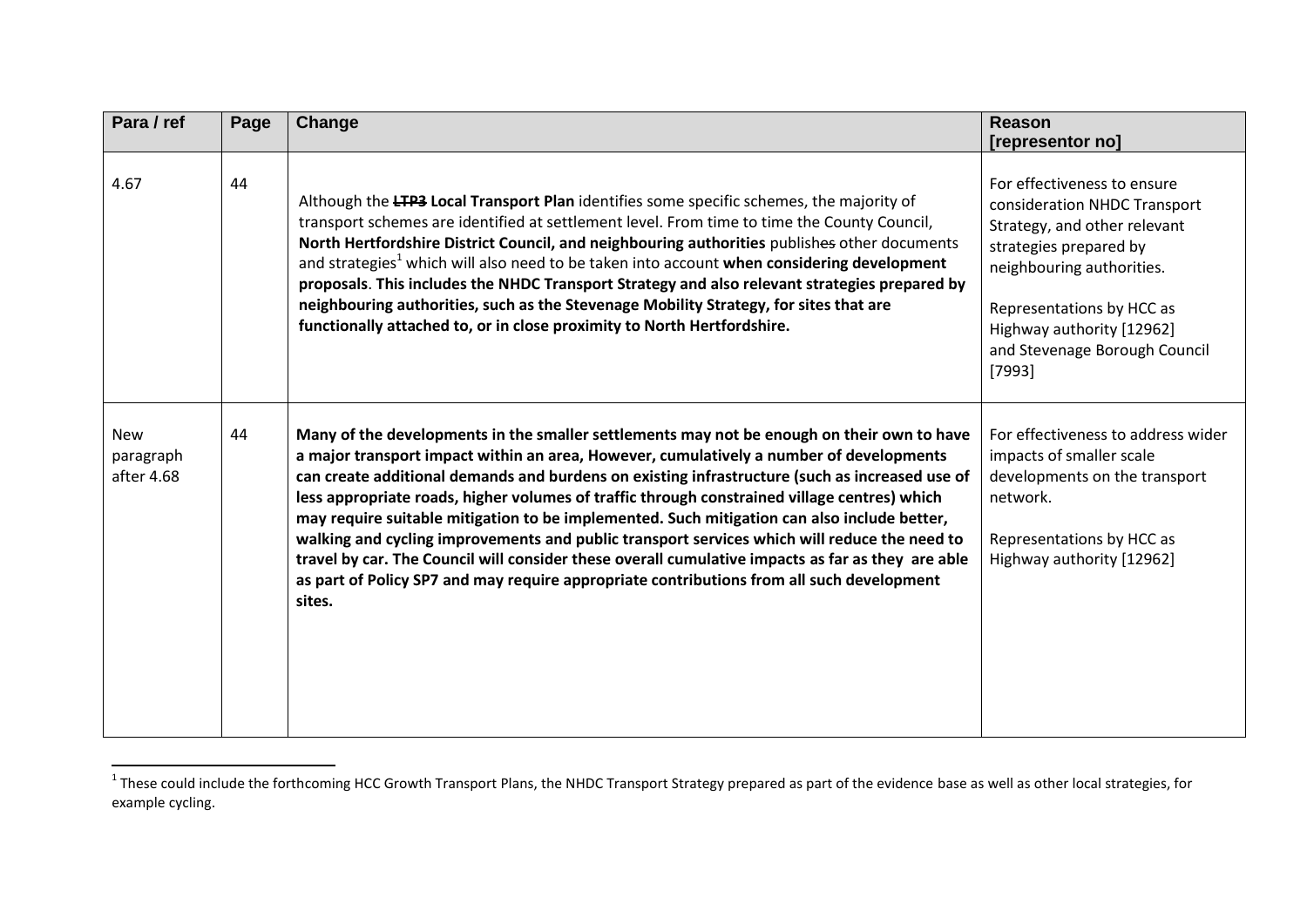| Para / ref             | Page | Change                                                                                                                                                                                                                                                          | <b>Reason</b><br>[representor no]                                            |
|------------------------|------|-----------------------------------------------------------------------------------------------------------------------------------------------------------------------------------------------------------------------------------------------------------------|------------------------------------------------------------------------------|
|                        |      |                                                                                                                                                                                                                                                                 |                                                                              |
|                        |      |                                                                                                                                                                                                                                                                 |                                                                              |
| Policy SP7: (a)<br>(i) | 45   | Require developers to provide, finance and / or contribute towards provision which is<br>a.<br>fairly and reasonably related in scale and kind to the development, including:                                                                                   | For effectiveness. To ensure<br>cumulative impacts of                        |
|                        |      | i. On-site and/or off-site improvements and infrastructure necessary as a result of<br>the development in order to:                                                                                                                                             | development contribute towards<br>transport infrastructure.                  |
|                        |      | • ensure appropriate provision of facilities and infrastructure for new<br>residents;                                                                                                                                                                           | Representations by HCC as<br>Highway authority [12962]                       |
|                        |      | • contribute toward addressing help address cumulative impacts that<br>might arise across multiple developments;                                                                                                                                                |                                                                              |
|                        |      | • avoid placing unreasonable additional burdens on the existing<br>community or existing infrastructure;                                                                                                                                                        |                                                                              |
|                        |      | • mitigate any adverse impacts where appropriate; and/or                                                                                                                                                                                                        |                                                                              |
|                        |      | • enhance critical assets or make good their loss or damage; and                                                                                                                                                                                                |                                                                              |
|                        |      | Maintenance and/or operating costs of any such new provision;<br>Ϊİ                                                                                                                                                                                             |                                                                              |
| Policy SP7 (b)         | 45   | Ensure essential new infrastructure to support new development is will be operational<br>b.<br>no later than the completion of development or during the phase in which it is needed,<br>whichever is earliest unless otherwise agreed with relevant providers; | For effectiveness.<br>Representations by HCC as<br>Highway authority [12962] |
| Policy SP7 (d)         | 45   | Have regard to any relevant national guidance or requirements in relation to planning<br>d.<br>obligations and any Community Infrastructure Levy or successor funding tariff which<br>may be introduced by the Council;                                         | For effectiveness.<br>Representations by HCC as<br>Highway authority [12962] |
| Policy SP7 (e)         | 45   | Work with landowners, developers and other agencies in facilitating the delivery of sites<br>e.<br>identified in the Local Plan and associated infrastructure and seek to overcome known                                                                        | For effectiveness.<br>Representations by HCC as                              |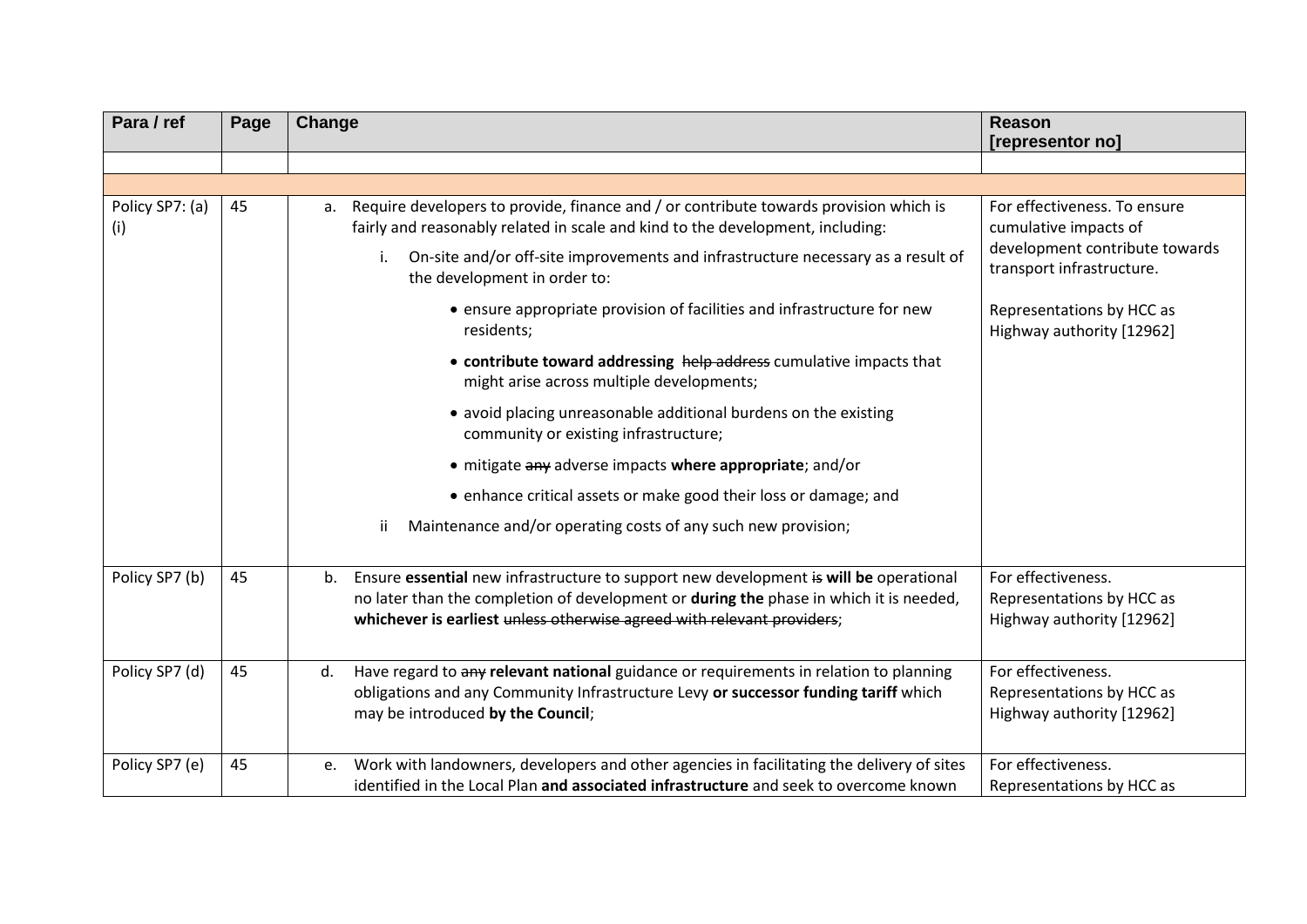| Para / ref        | Page | Change                                                                                                                                                                                                                                                                                                                                                                                                                                                                                                                                                                                                                                                                                                                                                                                                                                                                                                                                                                                                                                                                                                                                 | Reason<br>[representor no]                                                                                                                                                                                           |
|-------------------|------|----------------------------------------------------------------------------------------------------------------------------------------------------------------------------------------------------------------------------------------------------------------------------------------------------------------------------------------------------------------------------------------------------------------------------------------------------------------------------------------------------------------------------------------------------------------------------------------------------------------------------------------------------------------------------------------------------------------------------------------------------------------------------------------------------------------------------------------------------------------------------------------------------------------------------------------------------------------------------------------------------------------------------------------------------------------------------------------------------------------------------------------|----------------------------------------------------------------------------------------------------------------------------------------------------------------------------------------------------------------------|
|                   |      | obstacles; and                                                                                                                                                                                                                                                                                                                                                                                                                                                                                                                                                                                                                                                                                                                                                                                                                                                                                                                                                                                                                                                                                                                         | Highway authority [12962]                                                                                                                                                                                            |
| Paragraph<br>4.75 | 45   | On the largest development sites, it will be necessary to directly provide facilities alongside the<br>primary use - schools within residential areas, bus stops within business parks, cycling route and<br>new footways etc. In other areas, much of the growth arises from a number of smaller<br>developments. A small development on its own may not be enough in itself to have a major<br>impact within an area, However, cumulatively a number of developments (including both the<br>larger and smaller sites) can create additional demands and burdens on existing infrastructure<br>which may require suitable mitigation to be implemented. Transport infrastructure including<br>highways improvements and sustainable transport measures such as walking, cycling,<br>improved public transport and behaviour change - projects are needed to address cumulative<br>impacts - the latter seek to reduce vehicle travel to improve capacity and enable more<br>sustainable travel. The NHDC Transport Strategy sets out the measures required, and all<br>developments will be expected to contribute to these measures. | For effectiveness. To ensure<br>cumulative impacts of<br>development contribute towards<br>transport infrastructure and<br>sustainable transport measures.<br>Representations by HCC as<br>Highway authority [12962] |

| Para / ref                 | Page | Change                                                                                                                                                                                                                                                                                                                                                                                                                                                                                    | <b>Reason</b>                                                                                                                                                                       |
|----------------------------|------|-------------------------------------------------------------------------------------------------------------------------------------------------------------------------------------------------------------------------------------------------------------------------------------------------------------------------------------------------------------------------------------------------------------------------------------------------------------------------------------------|-------------------------------------------------------------------------------------------------------------------------------------------------------------------------------------|
|                            |      |                                                                                                                                                                                                                                                                                                                                                                                                                                                                                           | [representor no]                                                                                                                                                                    |
|                            |      |                                                                                                                                                                                                                                                                                                                                                                                                                                                                                           |                                                                                                                                                                                     |
| Policy SP16 (b) $\vert$ 65 |      | Integration with adjoining development in Stevenage Borough including site-wide<br>b.<br>solutions for access, sustainable travel, education, retail, and other necessary social<br>infrastructure;                                                                                                                                                                                                                                                                                       | For effectiveness following<br>proposed modification to Policy<br>SP <sub>6</sub><br>Representations by HCC as<br>Highway authority [12962] and<br>Stevenage Borough Council [7993] |
| Paragraph<br>4.196         | 66   | It is envisaged that principal access to the site will be in the form of a looped estate road, one<br>end of which will be in Stevenage Borough. The northern end of this road will emerge at, or close<br>to, the existing junction of the B197 at Graveley Road / North Road. A new arrangement,<br>possibly a roundabout, will need to be provided. Any transport proposals should consider the<br>effects on adjacent networks and communities such as Graveley, and propose suitable | For effectiveness. To ensure<br>cumulative impacts of<br>development contribute towards<br>transport infrastructure and<br>sustainable transport measures.                          |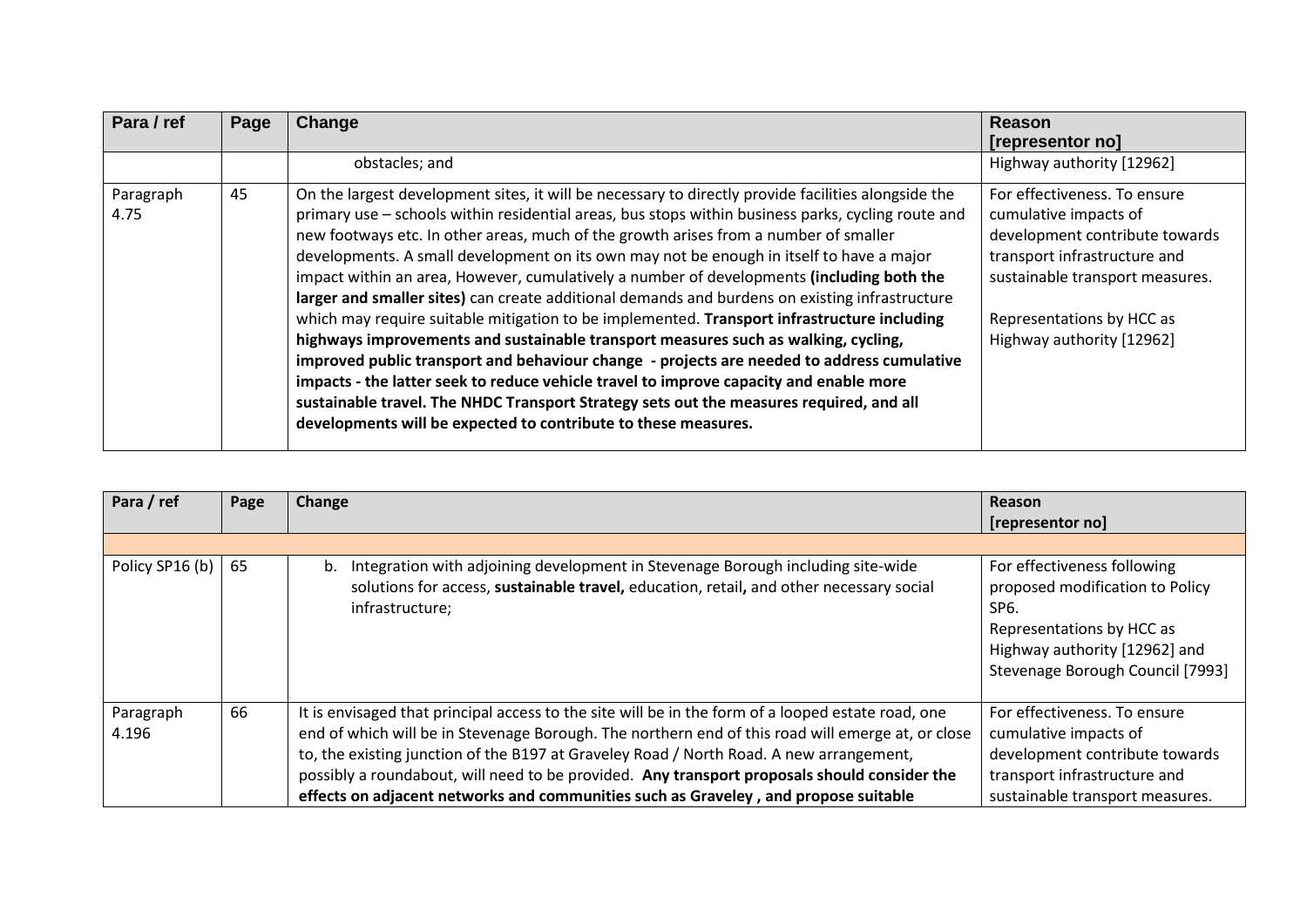| Para / ref                                             | Page | Change                                                                                                                                                                                                                      | Reason<br>[representor no]                                                                                                                                                            |
|--------------------------------------------------------|------|-----------------------------------------------------------------------------------------------------------------------------------------------------------------------------------------------------------------------------|---------------------------------------------------------------------------------------------------------------------------------------------------------------------------------------|
|                                                        |      | mitigation; the analysis should also consider cumulative impacts.                                                                                                                                                           | Representations by HCC as<br>Highway authority [12962]                                                                                                                                |
| <b>New</b><br>paragraph<br>after<br>paragraph<br>4.196 | 66   | The site will need to integrate provision for walkers, cyclists and public transport in line with<br>the aims of the Stevenage Mobility Strategy. This will include connections to the wider<br>sustainable travel network. | For effectiveness following<br>proposed modification to Policy<br>SP <sub>6</sub> .<br>Representations by HCC as<br>Highway authority [12962] and<br>Stevenage Borough Council [7993] |
| Para / ref                                             | Page | <b>Change</b>                                                                                                                                                                                                               | Reason<br>[representor no]                                                                                                                                                            |
|                                                        |      |                                                                                                                                                                                                                             |                                                                                                                                                                                       |
| Policy SP18 (d)                                        | 69   | Principal access from Mendip Way including provision for sustainable modes of<br>d.<br>transport in accordance with the Stevenage Mobility Strategy;                                                                        | For effectiveness following proposed<br>modification to Policy SP6.<br>Representations by HCC as Highway<br>authority [12962] and Stevenage<br>Borough Council [7993]                 |

| Para / ref                                                                       | Page | Change                                                                                                     | Reason<br>[representor no]                                                                                                                                            |
|----------------------------------------------------------------------------------|------|------------------------------------------------------------------------------------------------------------|-----------------------------------------------------------------------------------------------------------------------------------------------------------------------|
|                                                                                  |      |                                                                                                            |                                                                                                                                                                       |
| Policy GA1<br>insert a new<br>criterion after<br>3 <sup>rd</sup> bullet<br>point | 156  | Provision for sustainable modes of transport in accordance with the Stevenage<br><b>Mobility Strategy;</b> | For effectiveness following proposed<br>modification to Policy SP6.<br>Representations by HCC as Highway<br>authority [12962] and Stevenage<br>Borough Council [7993] |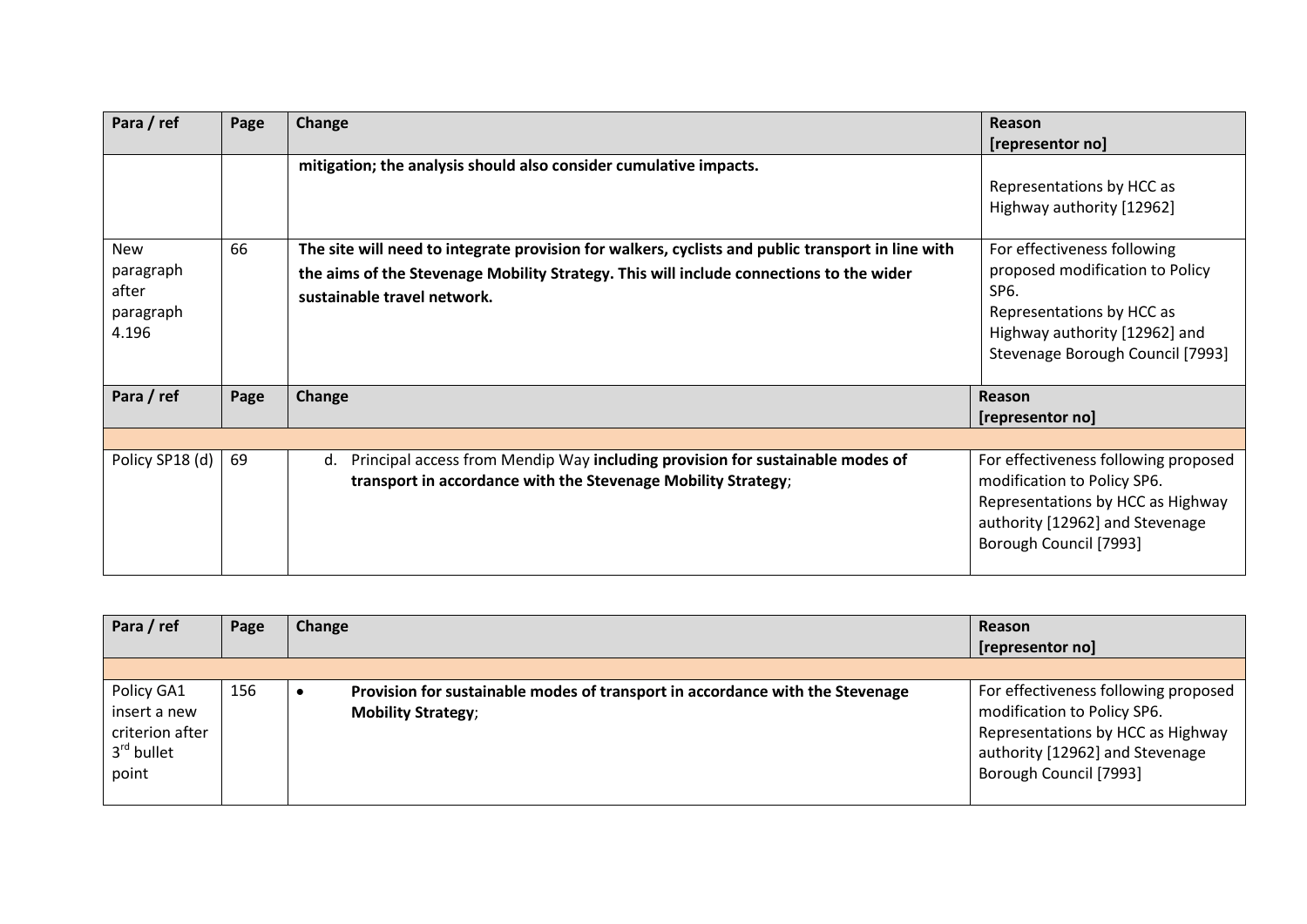| Para / ref                                             | Page       | Change                                                                                                                                                                                                                                                                                                                                                                                                                                                                                                                                                                                                                                                                                                                                                                                                                                                                                                                                                                                                                                                                                                                                                                                                                                                                                                                                             | Reason<br>[representor no]                                                                                                                                            |
|--------------------------------------------------------|------------|----------------------------------------------------------------------------------------------------------------------------------------------------------------------------------------------------------------------------------------------------------------------------------------------------------------------------------------------------------------------------------------------------------------------------------------------------------------------------------------------------------------------------------------------------------------------------------------------------------------------------------------------------------------------------------------------------------------------------------------------------------------------------------------------------------------------------------------------------------------------------------------------------------------------------------------------------------------------------------------------------------------------------------------------------------------------------------------------------------------------------------------------------------------------------------------------------------------------------------------------------------------------------------------------------------------------------------------------------|-----------------------------------------------------------------------------------------------------------------------------------------------------------------------|
| Insert new<br>paragraph<br>after<br>paragraph<br>13.99 | 156        | The Stevenage Mobility Strategy or subsequent strategy aims to significantly increase the<br>proportion of journeys undertaking on foot, by bike and by public transport over the plan<br>period. Sites on the edge of Stevenage will need to make appropriate provision for<br>sustainable modes of transport, and appropriate contributions to relevant sustainable travel<br>schemes across the town, to ensure that they meet these aims.                                                                                                                                                                                                                                                                                                                                                                                                                                                                                                                                                                                                                                                                                                                                                                                                                                                                                                      | For effectiveness following proposed<br>modification to Policy SP6.<br>Representations by HCC as Highway<br>authority [12962] and Stevenage<br>Borough Council [7993] |
| Paragraph<br>13.100                                    | 157        | Our transport modelling does not identify any specific mitigation scheme requirements for<br>Great Ashby. There are however local concerns that Back Lane, a narrow minor road which<br>leads to Church Lane in Graveley, could be used by increased numbers of vehicles leaving the<br>new development sites, and that junctions in Graveley itself will suffer from congestion as a<br>result of increased flows . These issues are also part of wider network issues concerning<br>junction 8 of the A1(M) and alternative routeings to this, which is being reviewed by the<br>Council and HCC, and which will propose mitigation measures in the area. These will be<br>reflected in future iterations of the Infrastructure Delivery Plan. Any transport proposals<br>should consider the effects on adjacent networks and communities such as Graveley, and<br>propose suitable mitigation; the analysis should also consider cumulative impacts. It is also<br>recognised that there are localised highway issues in the area, particularly relating to on-street<br>car parking <sup>141</sup> . These The parking issues have arisen, in part, as a result of national planning<br>policies in place at the time Great Ashby was developed which restricted the amount of off-<br>street car parking the District Council could require. | For effectiveness to address<br>concerns relating to A602 corridor.<br>Representations by HCC as Highway<br>authority [12962]                                         |
| Paragraph<br>13.101<br>Paragraph                       | 157<br>157 | Some elements of potential solutions to these issues highway management measures, such as<br>the use of Traffic Regulation Orders (TROs) to deal with the parking issues, lie outside the<br>direct control of the planning system and it is therefore not for this Local Plan to dictate the<br>most appropriate solution(s).<br>It is recognised that a careful balance needs to be struck between facilitating new                                                                                                                                                                                                                                                                                                                                                                                                                                                                                                                                                                                                                                                                                                                                                                                                                                                                                                                              | For clarity purposes.<br>For effectiveness to address                                                                                                                 |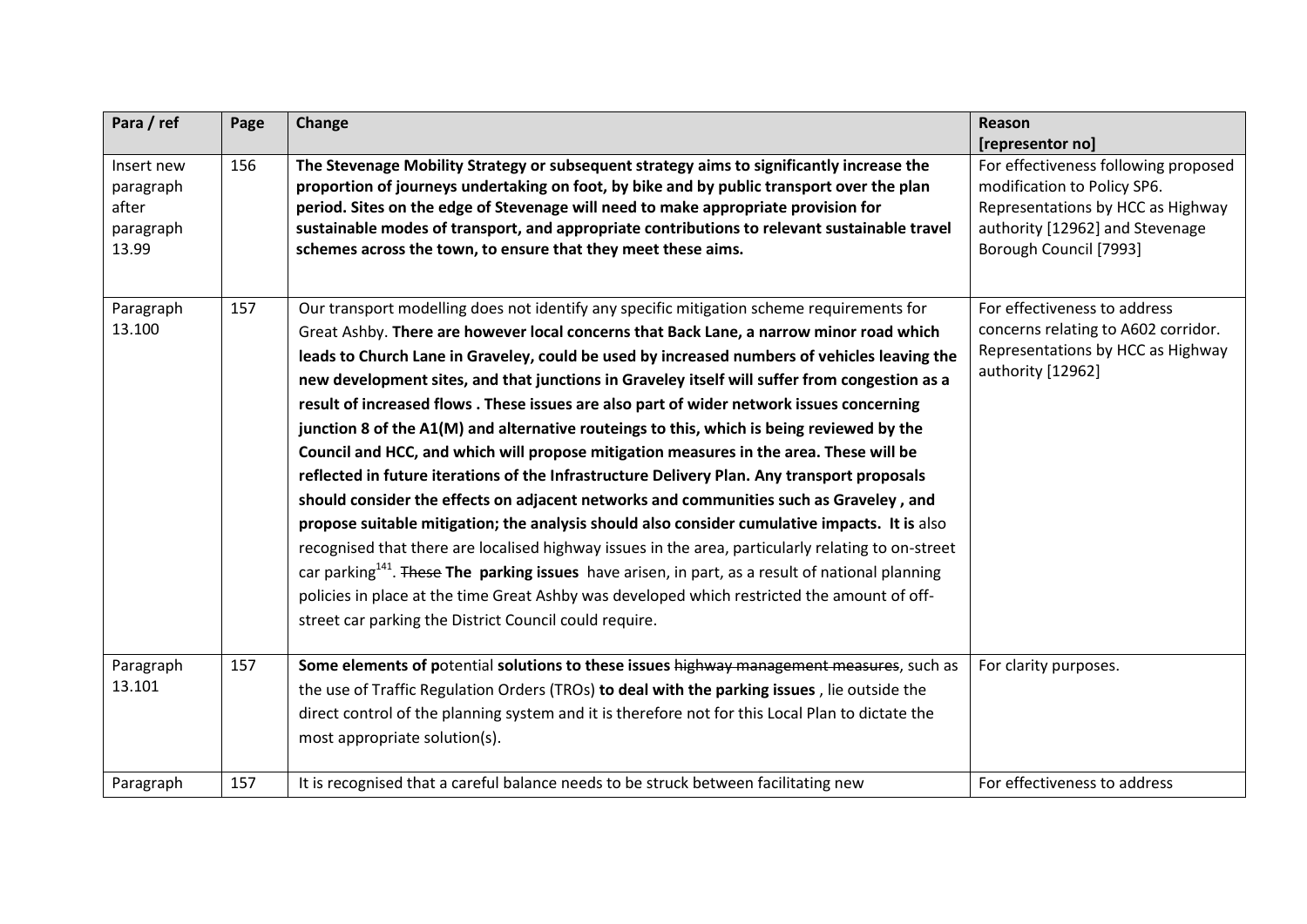| Para / ref          | Page | Change                                                                                                                                                                                                                                                                                                                                                                                                            | Reason                                                                                                                                                                |
|---------------------|------|-------------------------------------------------------------------------------------------------------------------------------------------------------------------------------------------------------------------------------------------------------------------------------------------------------------------------------------------------------------------------------------------------------------------|-----------------------------------------------------------------------------------------------------------------------------------------------------------------------|
|                     |      |                                                                                                                                                                                                                                                                                                                                                                                                                   | [representor no]                                                                                                                                                      |
| 13.102              |      | development, encouraging sustainable travel choices, ensuring safe vehicular access<br>throughout Great Ashby, the provision of parking places and the need to ensure that any<br>measures which might be implemented do not simply displace problems to other less<br>appropriate locations.                                                                                                                     | concerns relating to A602 corridor.<br>Representations by HCC as Highway<br>authority [12962]                                                                         |
| Paragraph<br>13.103 | 158  | We will continue to work with the community council, Stevenage Borough Council and<br>highway authority to determine the most appropriate solution(s). Sites in Great Ashby will<br>need to ensure that any transport assessments appropriately take these matters into account<br>and contribute reasonably to any necessary mitigation measures, or wider strategies which<br>may seek to address these issues. | For effectiveness following proposed<br>modification to Policy SP6.<br>Representations by HCC as Highway<br>authority [12962] and Stevenage<br>Borough Council [7993] |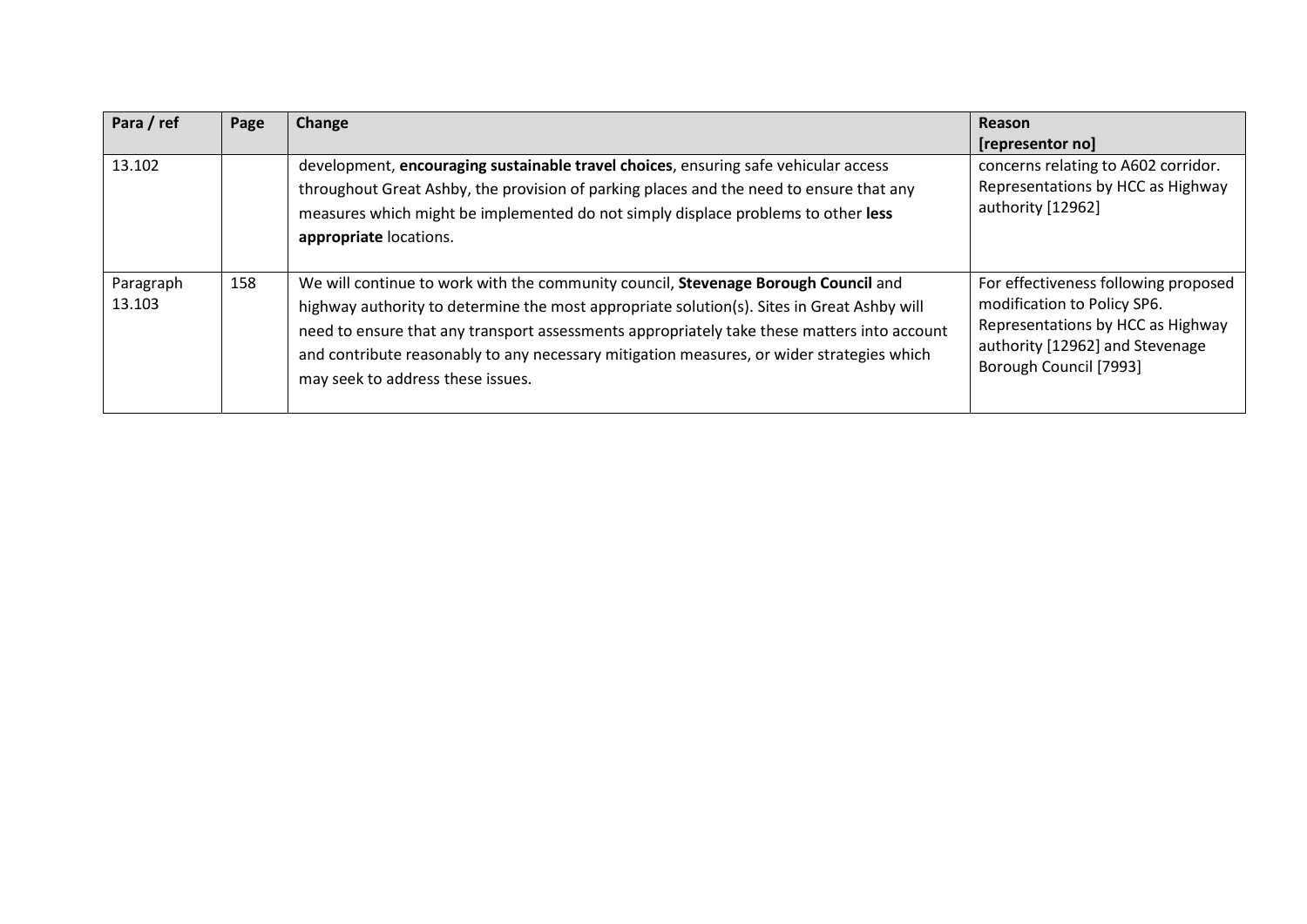#### **Appendix 2: Agreed proposed Modifications to the NHDC Local Plan supporting text for Site Specific Policies**

Text to be deleted showed struck through. New text in **bold**.

| Para / ref                                                         | Page | Change                                                                                                                                                                                                                                                                                                                                                                                                                                                                                                                                                                                                                                                                                                                                                                                                                                                                                          | Reason<br>[representor no]                                                                                                                                                                                                                              |
|--------------------------------------------------------------------|------|-------------------------------------------------------------------------------------------------------------------------------------------------------------------------------------------------------------------------------------------------------------------------------------------------------------------------------------------------------------------------------------------------------------------------------------------------------------------------------------------------------------------------------------------------------------------------------------------------------------------------------------------------------------------------------------------------------------------------------------------------------------------------------------------------------------------------------------------------------------------------------------------------|---------------------------------------------------------------------------------------------------------------------------------------------------------------------------------------------------------------------------------------------------------|
|                                                                    |      |                                                                                                                                                                                                                                                                                                                                                                                                                                                                                                                                                                                                                                                                                                                                                                                                                                                                                                 |                                                                                                                                                                                                                                                         |
| Codicote<br>Insert new<br>paragraph<br>after<br>paragraph<br>13.81 | 154  | Some minor roads leading to/from Codicote may require mitigation . This includes Bury Lane/Park<br>Lane to Old Knebworth, and St. Albans Road. The effects of increased traffic through the village<br>centre could also be off-set by environmental improvements.                                                                                                                                                                                                                                                                                                                                                                                                                                                                                                                                                                                                                              | For effectiveness and ensuring<br>cumulative impacts of<br>development on the transport<br>network are addressed as<br>referenced in the supporting<br>text to policies SP6 and SP7<br>above.<br>Representations by HCC as<br>Highway authority [12962] |
| Hitchin<br>paragraph<br>13.145                                     | 166  | All schemes in Hitchin will be required to make reasonable contributions towards the funding of<br>these works, and to walking and cycling schemes in Hitchin which aim to influence mode share<br>and free up capacity for new development. However, appropriate funding arrangements will need<br>to be made. These need to reflect the fact that background traffic growth triggers the requirement<br>for the schemes with new development than utilising some of the additional capacity that would be<br>provided. In some cases, existing traffic or background growth may result in junction capacity<br>issues, and new development will further increase these problems. However any additional<br>capacity developed to resolve existing or background growth issues will also be taken up by new<br>development, and appropriate contributions are therefore likely to be required. | For effectiveness and clarity.<br>Representations by HCC as<br>Highway authority [12962]                                                                                                                                                                |
| Ickleford Site<br>IC3<br>Paragraph<br>13.158                       | 170  | Our transport modelling work does not identify any specific mitigation works that are required on<br>the Ickleford road network. Development here will, however, contribute toward traffic generation<br>within Hitchin and appropriate contributions will be sought towards identified schemes in the town.<br>Any transport assessment should also consider the junction of the A600 and Turnpike Lane, where<br>improved facilities for pedestrians and cyclists may mitigate higher traffic volumes at this<br>junction.                                                                                                                                                                                                                                                                                                                                                                    | For effectiveness.<br>Representations by HCC as<br>Highway authority [12962]                                                                                                                                                                            |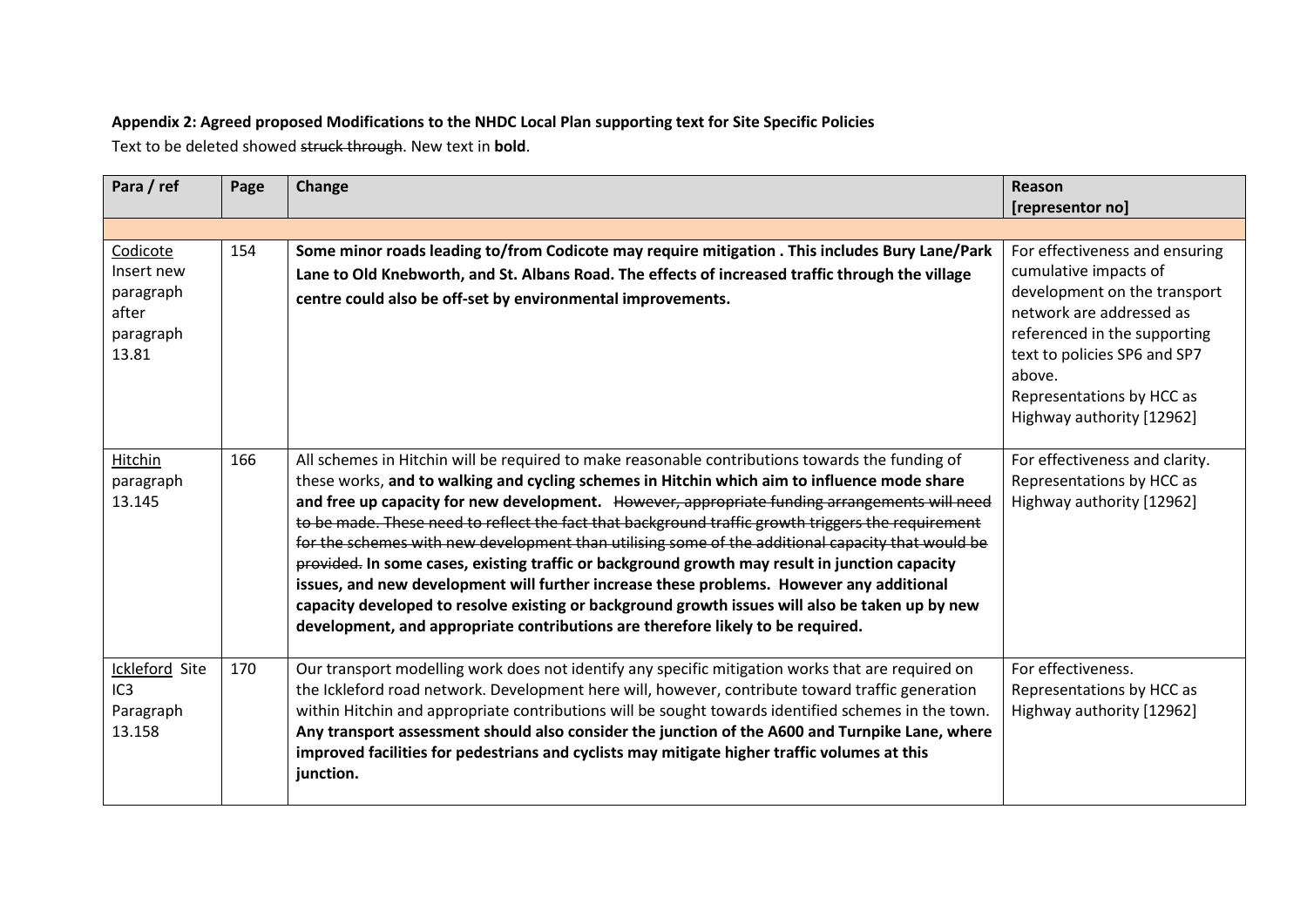| Para / ref                                                 | Page | Change                                                                                                                                                                                                                                                                                                                                                                                                                                                                                                                                                                                                                                                                         | Reason<br>[representor no]                                                   |
|------------------------------------------------------------|------|--------------------------------------------------------------------------------------------------------------------------------------------------------------------------------------------------------------------------------------------------------------------------------------------------------------------------------------------------------------------------------------------------------------------------------------------------------------------------------------------------------------------------------------------------------------------------------------------------------------------------------------------------------------------------------|------------------------------------------------------------------------------|
| Knebworth<br>Paragraph<br>13.195                           | 179  | Our transport modelling does not identify any specific mitigation scheme requirements for<br>Knebworth. However, the high street, including the junction of Stevenage Road/London<br>Road/Watton Road and Station Road, is a known pinch point, particularly when delays or incidents<br>on the A1(M) result in the B197 being used as an alternate route between Welwyn Garden City and<br>Stevenage. There are also issues of poor pedestrian/cycle access along Station Road under the<br>railway line, and similar issues at Gun Lane, and new development will be expected to consider<br>improvements to walking/cycling conditions here and contributions towards this. | For effectiveness.<br>Representations by HCC as<br>Highway authority [12962] |
| Letchworth<br>Paragraph<br>13.228                          | 188  | Schemes in Letchworth will be required to make reasonable contributions towards these schemes<br>and / or other schemes in nearby locations (see Baldock and Hitchin sections of this chapter in<br>particular) where traffic generation arising from new development will have an impact. In addition<br>schemes will be required to make contributions to walking and cycling schemes in Letchworth<br>which aim to influence mode share and free up capacity for new development.                                                                                                                                                                                           | For effectiveness.<br>Representations by HCC as<br>Highway authority [12962] |
| Lower<br><b>Stondon Site</b><br>LS1<br>Paragraph<br>13.244 | 191  | Site LS1 will require the creation of a new access onto the A600 Bedford Road. The most appropriate<br>solution, along with any consequential works - such as changes to speed limits entering / exiting the<br>village from / to the north - will be explored through transport assessments. Any transport<br>assessment should also consider the traffic implications for the A600, and the junction of the A600<br>and Turnpike Lane, where improved facilities for pedestrians and cyclists may mitigate higher<br>traffic volumes.                                                                                                                                        | For effectiveness.<br>Representations by HCC as<br>Highway authority [12962] |
| Royston<br>Paragraph<br>13.301                             | 204  | In its role as Highway Authority, Hertfordshire County Council has recently developed a new county-<br>wide transport model, 'COMET'. This will be used to identify transport mitigation schemes in the<br>Royston Area. This has identified that a number of improvement schemes will be required in<br>Royston by 2031: Particular congestion points identified included:<br>A505/A10 Roundabout;<br>A505/ A1198 Roundabout; and<br>$\bullet$<br>A10/ Newmarket Road/ Melbourn Street Roundabout<br>In line with the Transport Strategy, development in Royston will be required to make reasonable                                                                          | For effectiveness.<br>Representations by HCC as<br>Highway authority [12962] |